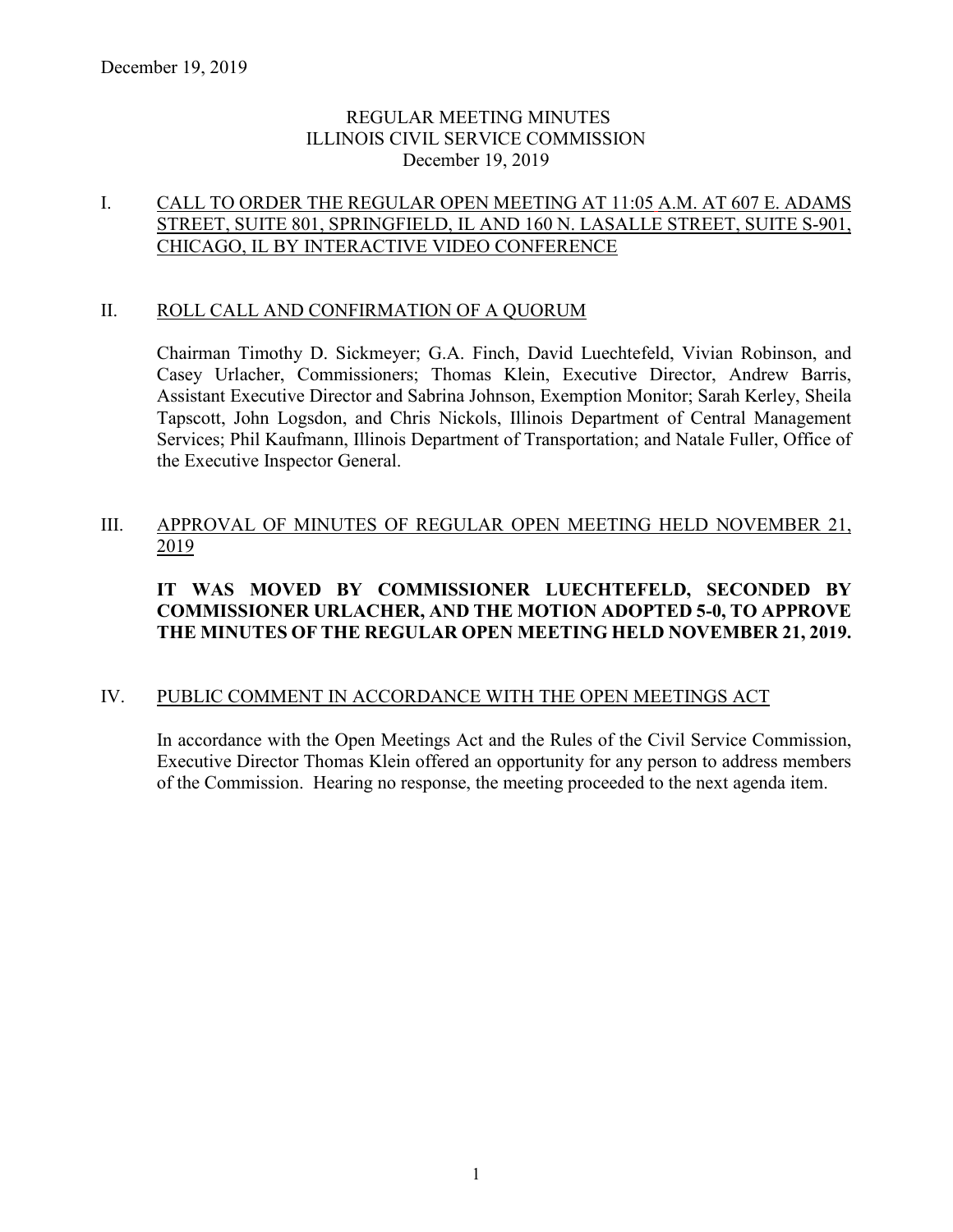### V. EXEMPTIONS UNDER SECTION 4d(3) OF THE PERSONNEL CODE

#### **A. Governing Rule – Section 1.142 Jurisdiction B Exemptions**

- a) The Civil Service Commission shall exercise its judgment when determining whether a position qualifies for exemption from Jurisdiction B under Section 4d(3) of the Personnel Code. The Commission will consider any or all of the following factors inherent in the position and any other factors deemed relevant to the request for exemption:
	- 1) The amount and scope of principal policy making authority;
	- 2) The amount and scope of principal policy administering authority;
	- 3) The amount of independent authority to represent the agency, board or commission to individuals, legislators, organizations or other agencies relative to programmatic responsibilities;
	- 4) The capability to bind the agency, board or commission to a course of action;
	- 5) The nature of the program for which the position has principal policy responsibility;
	- 6) The placement of the position on the organizational chart of the agency, board or commission;
	- 7) The mission, size and geographical scope of the organizational entity or program within the agency, board or commission to which the position is allocated or detailed.
- b) The Commission may, upon its own action after 30 days' notice to the Director of Central Management Services or upon the recommendation of the Director of the Department of Central Management Services, rescind the exemption of any position that no longer meets the requirements for exemption set forth in subsection (a). However, rescission of an exemption shall be approved after the Commission has determined that an adequate level of managerial control exists in exempt status that will insure responsive and accountable administrative control of the programs of the agency, board or commission.
- c) For all positions currently exempt by action of the Commission, the Director of Central Management Services shall inform the Commission promptly in writing of all changes in essential functions, reporting structure, working title, work location, position title, position number or specialized knowledge, skills, abilities, licensure or certification.
- d) Prior to granting an exemption from Jurisdiction B under Section 4d(3) of the Personnel Code, the Commission will notify the incumbent of the position, if any, of its proposed action. The incumbent may appear at the Commission meeting at which action is to be taken and present objections to the exemption request.

(Source: Amended at 34 Ill. Reg. 3485, effective March 3, 2010)

\* \* \*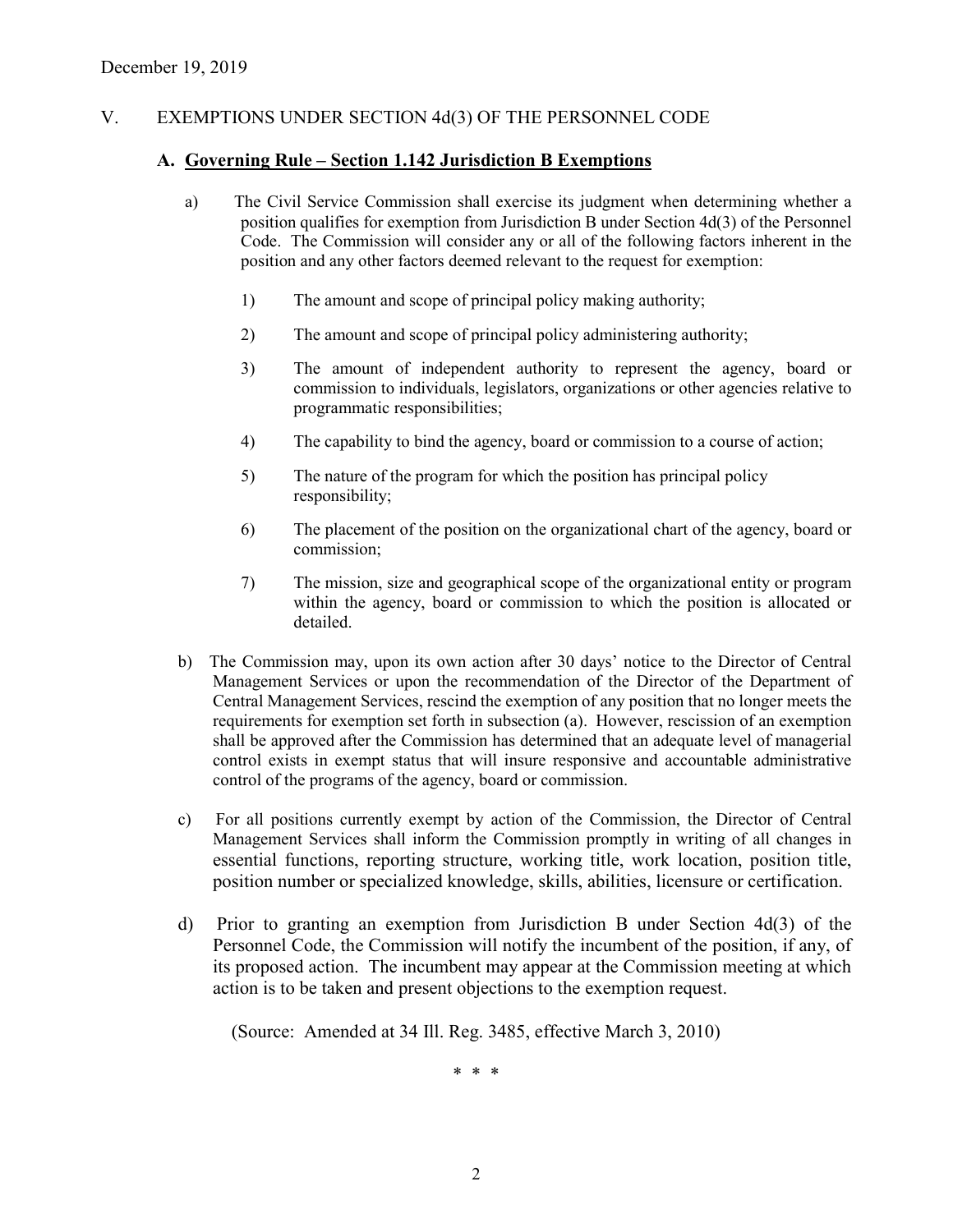#### **B. Requests for 4d(3) Exemption**

Exemption Monitor Sabrina Johnson indicated that Items B1through B5 were positions the Department of Transportation (DOT) recommended for 4d(3) exemption that have been continued every month beginning in August 2019.

 $\triangleright$  Ms. Johnson indicated DOT is clarifying Items B1, B2, B4 and B5 and recommended these items be continued to the January 2020 meeting.

### **IT WAS MOVED BY COMMISSIONER LUECHTEFELD, SECONDED BY COMMISSIONER FINCH, AND THE MOTION ADOPTED 5-0 TO CONTINUE THE 4d(3) EXEMPTION REQUESTS FOR THE FOLLOWING POSITIONS TO THE JANUARY 2020 MEETING:**

- **B1: Senior Assistant Chief Counsel-Development (DOT)**
- **B2: Senior Assistant Chief Counsel-Implementation (DOT)**
- **B4: Senior Assistant Chief Counsel-Labor Relations/Personnel (DOT)**
- **B5: Senior Assistant Chief Counsel-Chicago (DOT)**
- $\triangleright$  Exemption Monitor Sabrina Johnson indicated that Item B3 was a request for a Deputy Chief Counsel for Ethics/Personnel/Labor Relations at DOT, a position that reports to the Chief Counsel, who reports to the Secretary. This position will provide technical advice and legal policy determination on legal and ethical matters related to transportation as well as interpretation of state and federal laws and regulations, and revise policies and interpretations. The position has decision-making authority over ethical matters. Staff recommended this exemption request be granted.

# **IT WAS MOVED BY COMMISSIONER ROBINSON, SECONDED BY COMMISSIONER URLACHER, AND THE MOTION ADOPTED 5-0 TO GRANT THE 4d(3) EXEMPTION REQUEST FOR THE FOLLOWING POSITION:**

**B3: Deputy Chief Counsel of Ethics/Personnel/Labor Relations (DOT)**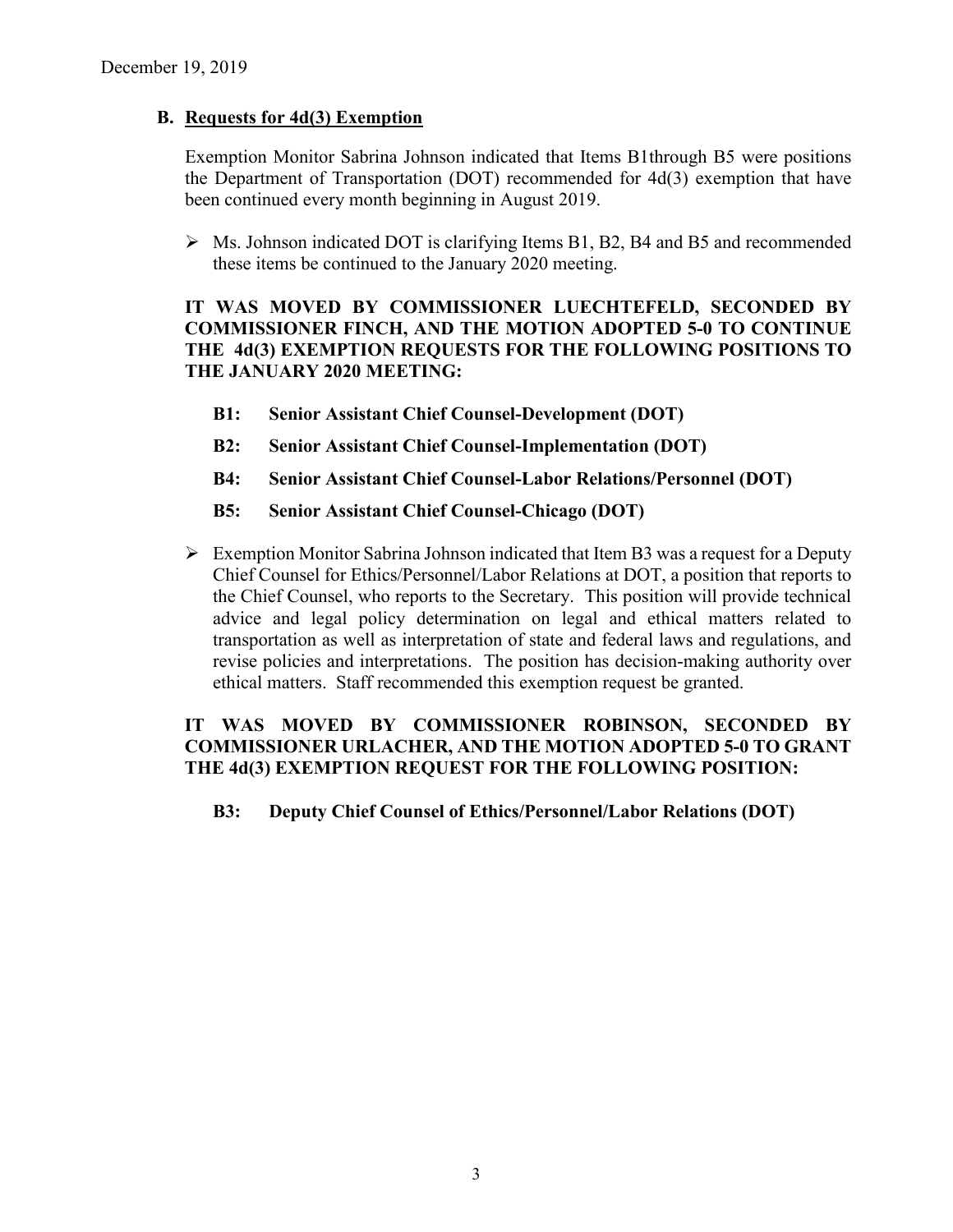| Item |            | <b>Functional Title</b><br>Agency / Position $#$ |                                                          | Incumbent             |
|------|------------|--------------------------------------------------|----------------------------------------------------------|-----------------------|
|      | <b>DHS</b> | 40070-10-66-200-10-01                            | Associate Deputy Director,<br>Developmental Disabilities | <b>Tiffany Bailey</b> |

#### **Proposed Rescission in accordance with Section 1.142(b) of the Rules of the Civil Service Commission**

#### **C: Associate Deputy Director, Developmental Disabilities (DHS)**

 Exemption Monitor Sabrina Johnson indicated Item C was the Associate Deputy Director for the Office of Developmental Disabilities at the Department of Human Services (DHS). This proposed rescission was continued from the November 2019 meeting at the request of Sarah Kerley, Central Management Services. DHS and CMS had no objection to the proposed rescission and staff recommended approval of the rescission.

# **IT WAS MOVED BY COMMISSIONER URLACHER, SECONDED BY COMMISSIONER LUECHTEFELD, AND THE MOTION ADOPTED 5-0 TO RESCIND THE 4d(3) EXEMPTION FOR THE FOLLOWING POSITION:**

### **C: Associate Deputy Director, Developmental Disabilities (DHS)**

#### VI. CLASS SPECIFICATIONS

#### **A. Governing Rule – Section 1.45 Classification Plan**

The Commission will review the class specifications requiring Commission approval under the Classification Plan and will approve those that meet the requirements of the Personnel Code and Personnel Rules and conform to the following accepted principles of position classification:

- a) The specifications are descriptive of the work being done or that will be done;
- b) Identifiable differentials are set forth among classes that are sufficiently significant to permit the assignment of individual positions to the appropriate class;
- c) Reasonable career promotional opportunities are provided;
- d) The specifications provide a reasonable and valid basis for selection screening by merit examinations;
- e) All requirements of the positions are consistent with classes similar in difficulty, complexity and nature of work; and
- f) The relation of the class specifications to any applicable collective bargaining agreement.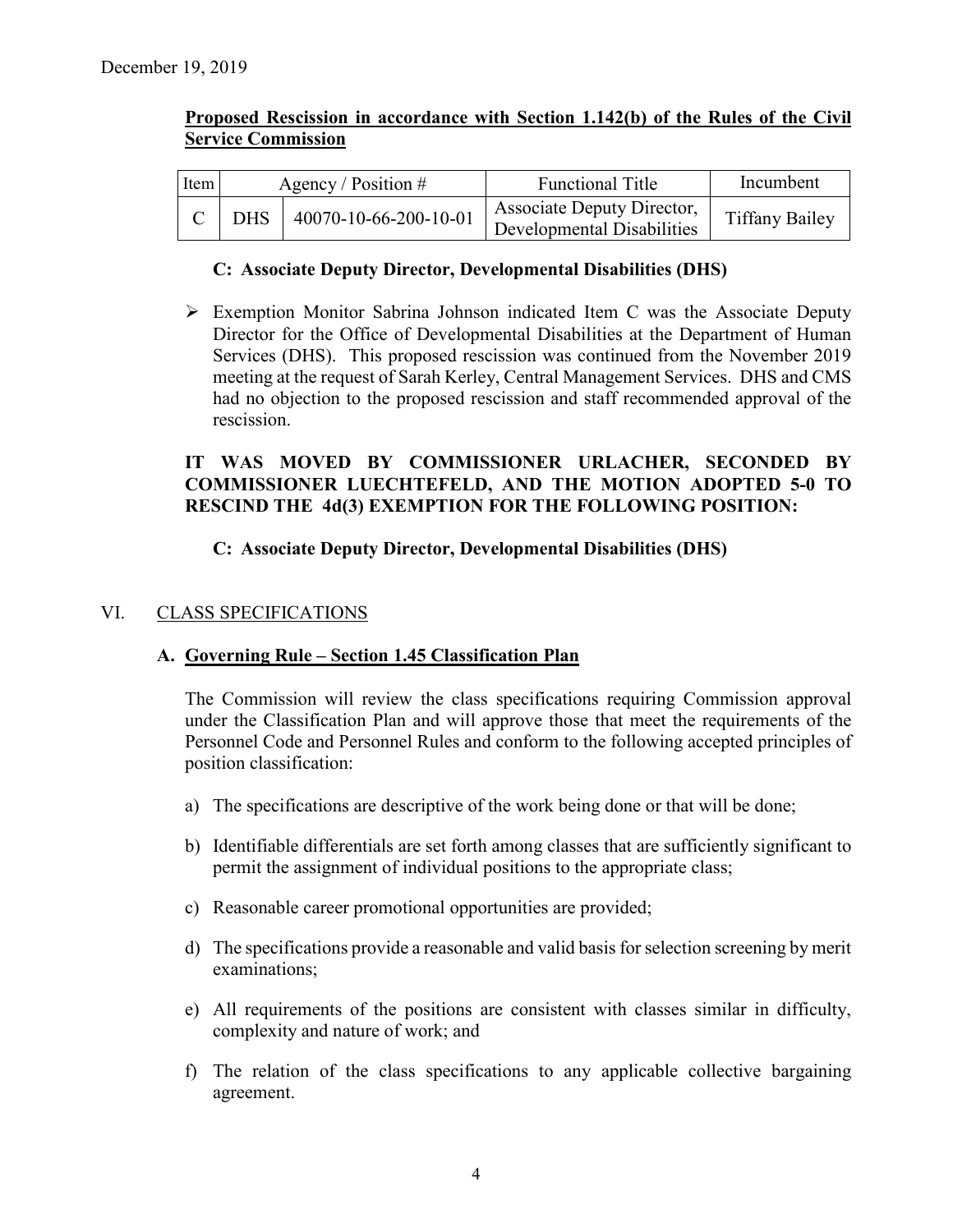The following class title was submitted for revision by the Director of the Illinois Department of Central Management Services (CMS):

# **B. Automotive Mechanic**

Assistant Executive Director Andrew Barris reported that the proposed revision addressed the commercial drivers' license (CDL) requirements. Barris noted the revision was agreed to through collective bargaining and would not result in an increase in compensation. He also noted that the Memorandum of Understanding regarding the union agreement to the revision was attached to the draft class specification submitted to the Commission. Barris inquired if the position descriptions would make clear which positions would need a CDL for heavy vehicles and which would not need the license for light duty vehicles. Chris Nickols, CMS Technical Services, indicated the position descriptions would identify the distinction.

# **IT WAS MOVED BY COMMISSIONER LUECHTEFELD, SECONDED BY COMMISSIONER ROBINSON, AND THE MOTION ADOPTED 5-0 TO APPROVE THE REVISION OF THE FOLLOWING CLASS SPECIFICATION TO BE EFFECTIVE JANUARY 1, 2020:**

### **B: Automotive Mechanic**

**IT WAS MOVED BY COMMISSIONER URLACHER, SECONDED BY COMMISSIONER LUECHTEFELD, AND THE MOTION ADOPTED 5-0 TO DISAPPROVE ANY CLASS SPECIFICATIONS RECEIVED BY THE COMMISSION STAFF NOT CONTAINED IN THIS AGENDA TO ALLOW ADEQUATE STUDY.** 

# VII. PERSONNEL RULES

### **A. Civil Service Commission Governing Rule – Section 1.310 Personnel Rules**

The Commission has power to disapprove new rules or amendments to existing rules submitted by the Director of Central Management Services. Such proposed new rules or amendments of existing rules submitted to the Commission shall be accompanied by a report of proceedings attending the prior public hearing required by law with respect to them. If the Commission does not disapprove new rules or any amendment to existing rules within 30 days following the receipt from the Director of Central Management Services, the new rules or amendments have the force and effect of law after filing by the Director with the Secretary of State.

### **B. None submitted**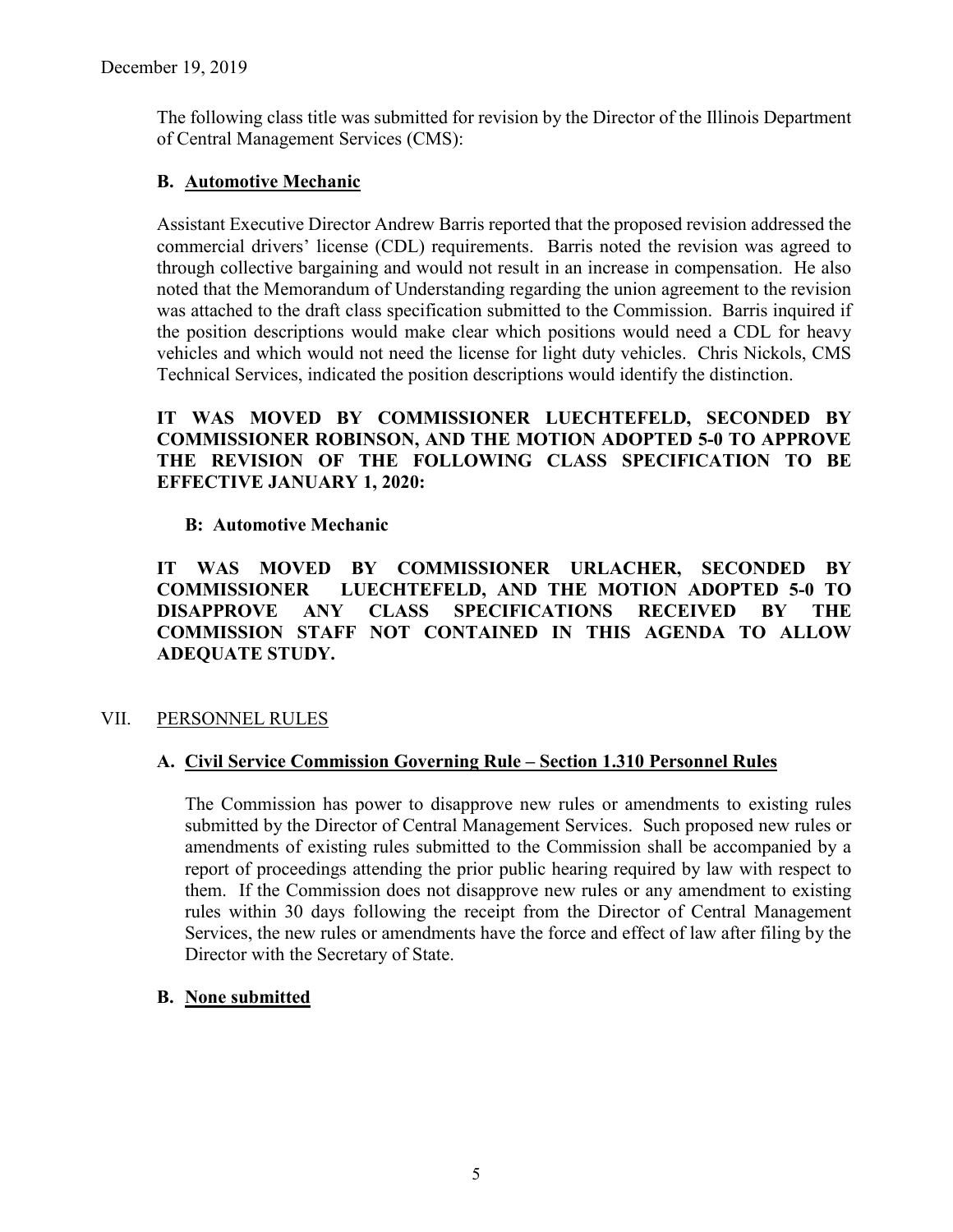**IT WAS MOVED BY COMMISSIONER URLACHER, SECONDED BY COMMISSIONER LUECHTEFELD, AND THE MOTION ADOPTED 5-0 TO DISAPPROVE ANY AMENDMENTS TO PERSONNEL RULES RECEIVED BY THE COMMISSION STAFF BUT NOT CONTAINED IN THIS AGENDA TO ALLOW ADEQUATE STUDY.** 

#### VIII. MOTION TO CLOSE A PORTION OF THE MEETING

**IT WAS MOVED BY COMMISSIONER ROBINSON, SECONDED BY COMMISSIONER FINCH, AND BY ROLL CALL VOTE THE MOTION ADOPTED 5-0 TO CLOSE A PORTION OF THE MEETING PURSUANT TO SUBSECTIONS 2(c)(1), 2(c)(4), AND 2(c)(11) OF THE OPEN MEETINGS ACT.**

| <b>SICKMEYER</b>   | YES.       | <b>FINCH</b>    | YES |
|--------------------|------------|-----------------|-----|
| <b>LUECHTEFELD</b> | <b>YES</b> | <b>ROBINSON</b> | YES |
| <b>URLACHER</b>    | YES.       |                 |     |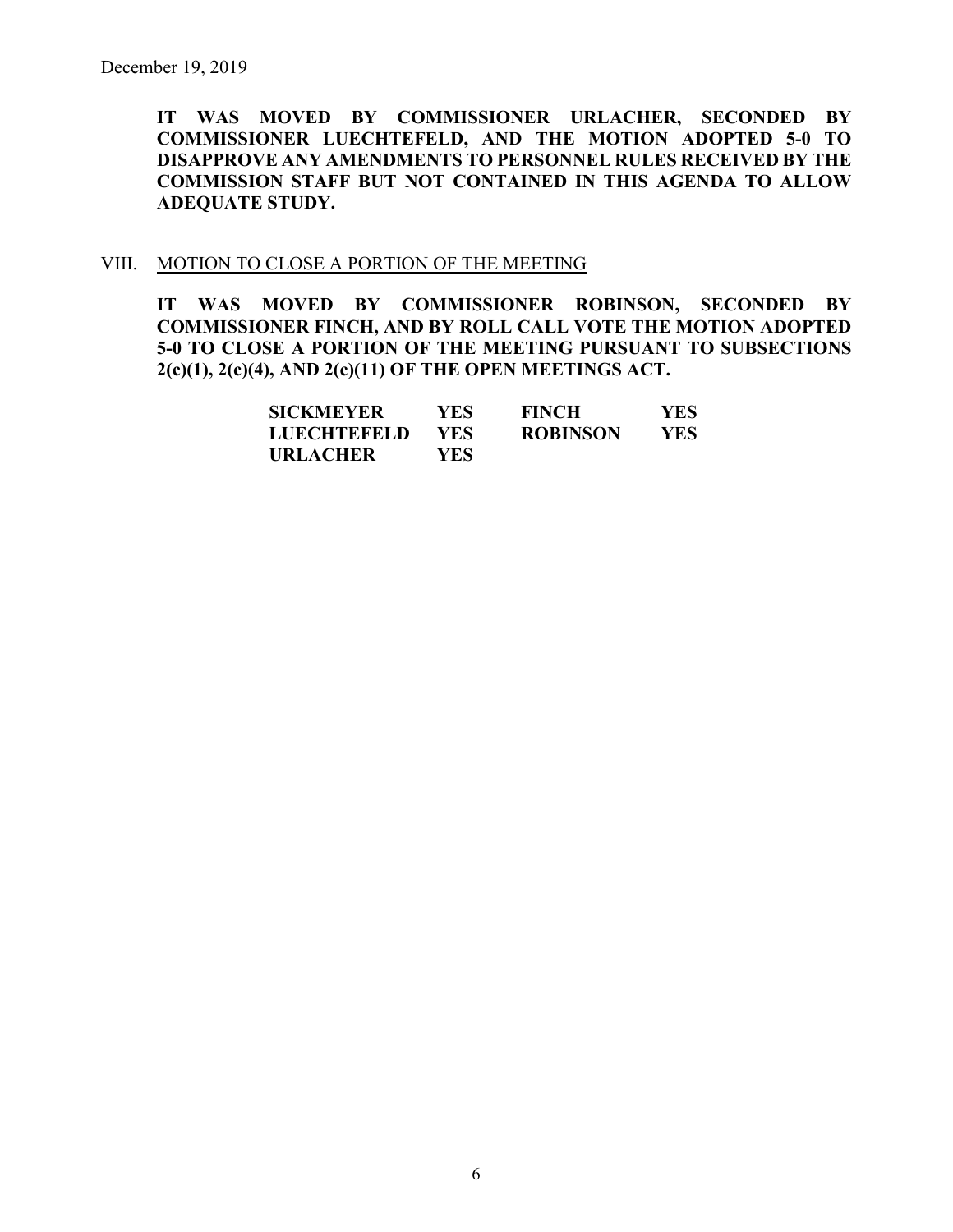#### IX. RECONVENE THE OPEN MEETING

Upon due and proper notice, the regular open meeting of the Illinois Civil Service Commission was reconvened at 607 E. Adams Street, Suite 801, Springfield, IL and 160 N. La Salle Street, Suite S-901, Chicago, IL by interactive video conference at 11:23 a.m.

#### ROLL CALL AND CONFIRMATION OF A QUORUM

Chairman Timothy D. Sickmeyer; G.A. Finch, David Luechtefeld, Vivian Robinson, and Casey Urlacher, Commissioners; Thomas Klein, Executive Director, Andrew Barris, Assistant Executive Director and Sabrina Johnson, Exemption Monitor.

#### X. PUBLICLY ANNOUNCED DECISION RESULTING FROM APPEAL

#### **DA-3-20**

| Employee                | Michael L. Ashby     | Appeal Date                    | 07/10/19                           |
|-------------------------|----------------------|--------------------------------|------------------------------------|
| Agency                  | Human Services       | Decision Date $\vert$ 12/06/19 |                                    |
| Appeal Type   Discharge |                      | Proposal for                   | 90-day suspension plus duration of |
| ALJ                     | <b>Andrew Barris</b> | Decision                       | his suspension pending discharge.  |

**IT WAS MOVED BY COMMISSIONER FINCH, SECONDED BY COMMISSIONER URLACHER, AND BY ROLL CALL VOTE OF 5-0 THE MOTION ADOPTED TO AFFIRM AND ADOPT THE PROPOSAL FOR DECISION OF THE ADMINISTRATIVE LAW JUDGE FOR THE REASONS SET FORTH IN THE PROPOSAL FOR DECISION.**

| <b>SICKMEYER</b>   | YES- | <b>FINCH</b>    | YES  |
|--------------------|------|-----------------|------|
| <b>LUECHTEFELD</b> | YES. | <b>ROBINSON</b> | YES. |
| <b>URLACHER</b>    | YES  |                 |      |

#### XI. APPEAL TERMINATED WITHOUT DECISION ON THE MERITS

#### **DA-13-20**

| Employee    | Brian G. Senodenos   Appeal Date |               | 10/09/19                                        |
|-------------|----------------------------------|---------------|-------------------------------------------------|
| Agency      | Corrections                      | Decision Date | 11/25/19                                        |
| Appeal Type | Discharge                        | Proposal for  | Dismissed subject to approval of                |
| ALJ         | Thomas Klein                     | Decision      | Commission; charges withdrawn<br>by the Agency. |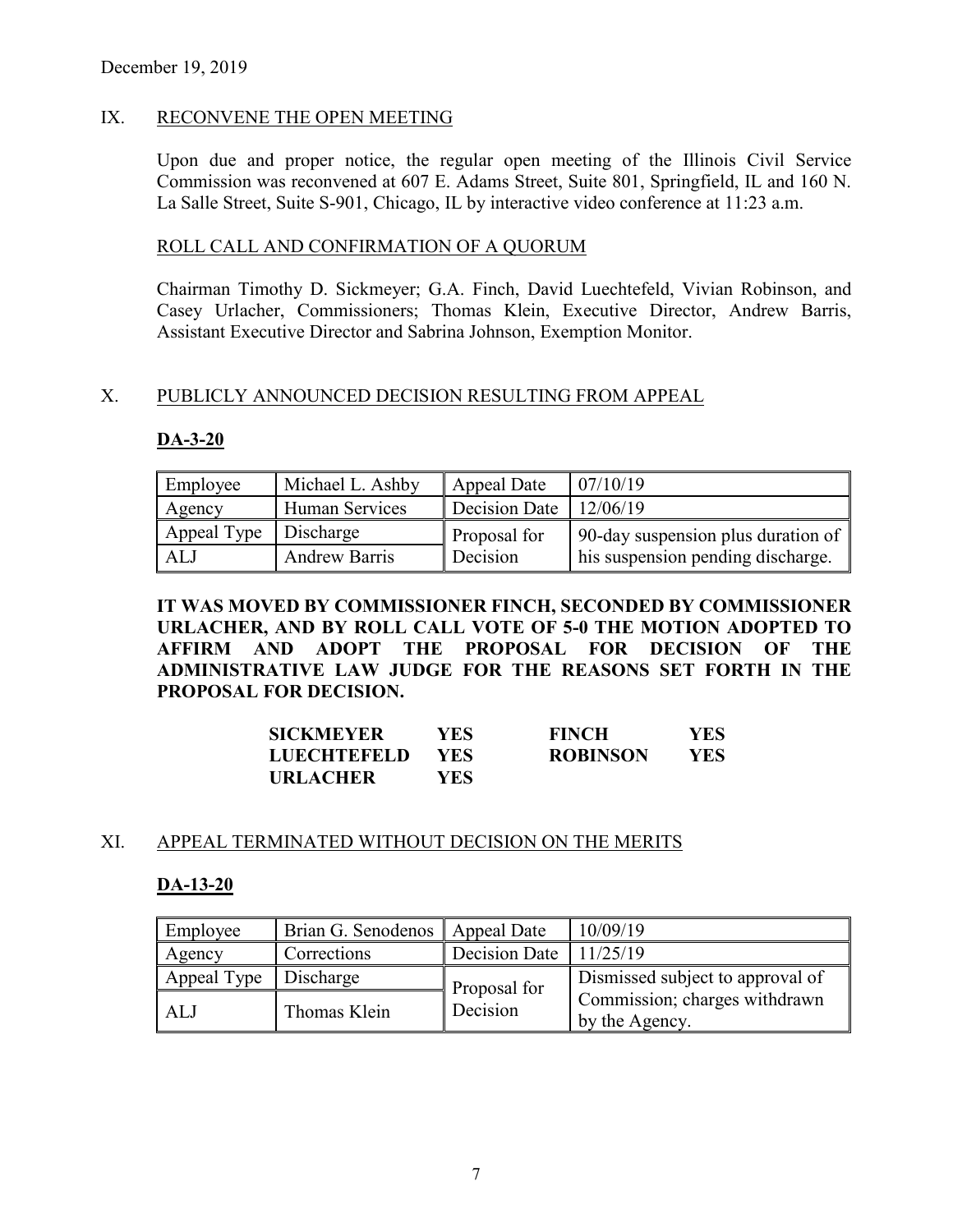**IT WAS MOVED BY COMMISSIONER ROBINSON, SECONDED BY COMMISSIONER URLACHER, AND BY ROLL CALL VOTE OF 5-0 THE MOTION ADOPTED TO AFFIRM AND ADOPT THE PROPOSAL FOR DECISION OF THE ADMINISTRATIVE LAW JUDGE TO DISMISS THE APPEAL.**

| <b>SICKMEYER</b>   | YES. | <b>FINCH</b>    | YES. |
|--------------------|------|-----------------|------|
| <b>LUECHTEFELD</b> | YES. | <b>ROBINSON</b> | YES  |
| <b>URLACHER</b>    | YES. |                 |      |

#### XII. REVIEW OF CLOSED MEETING MINUTES PURSUANT TO OPEN MEETINGS ACT

Assistant Executive Director Barris reported that after review of the Closed Meeting Minutes, the need for confidentiality still exists as to all those Minutes.

I**T WAS MOVED BY COMMISSIONER URLACHER, SECONDED BY COMMISSIONER FINCH, AND THE MOTION ADOPTED 5-0 THAT AFTER REVIEW OF CLOSED MEETING MINUTES PURSUANT TO THE OPEN MEETINGS ACT, THE NEED FOR CONFIDENTIALITY STILL EXISTS AS TO ALL THOSE MINUTES.**

# XIII. APPROVAL OF THE DESTRUCTION OF THE AUDIO VERBATIM RECORDINGS OF CLOSED SESSIONS PRIOR TO JULY 2017 IN ACCORDANCE WITH THE OPEN MEETINGS ACT

**IT WAS MOVED BY COMMISSIONER FINCH, SECONDED BY COMMISSIONER URLACHER, AND THE MOTION ADOPTED 5-0 THAT THE DESTRUCTION OF THE AUDIO AND VIDEO VERBATIM RECORDINGS OF CLOSED SESSIONS PRIOR TO JULY 1, 2017[1](#page-7-0) IS APPROVED IN ACCORDANCE WITH THE OPEN MEETINGS ACT.**

#### XIV. STAFF REPORT

Executive Director Klein reported the following:

- $\triangleright$  Legislation in veto session affecting the Commission. State residency requirement takes effect January 1, 2020.
- After meeting Sarah Kerley, it was decided that Assistant Executive Director Barris will work with CMS on transitioning the IDOT employees currently in technical position but not performing technical duties to Code covered positions.

<span id="page-7-0"></span><sup>|&</sup>lt;br>|<br>| <sup>1</sup> The Commission voted on July 15, 2011 to maintain verbatim recordings for a minimum of 24 months before destruction.